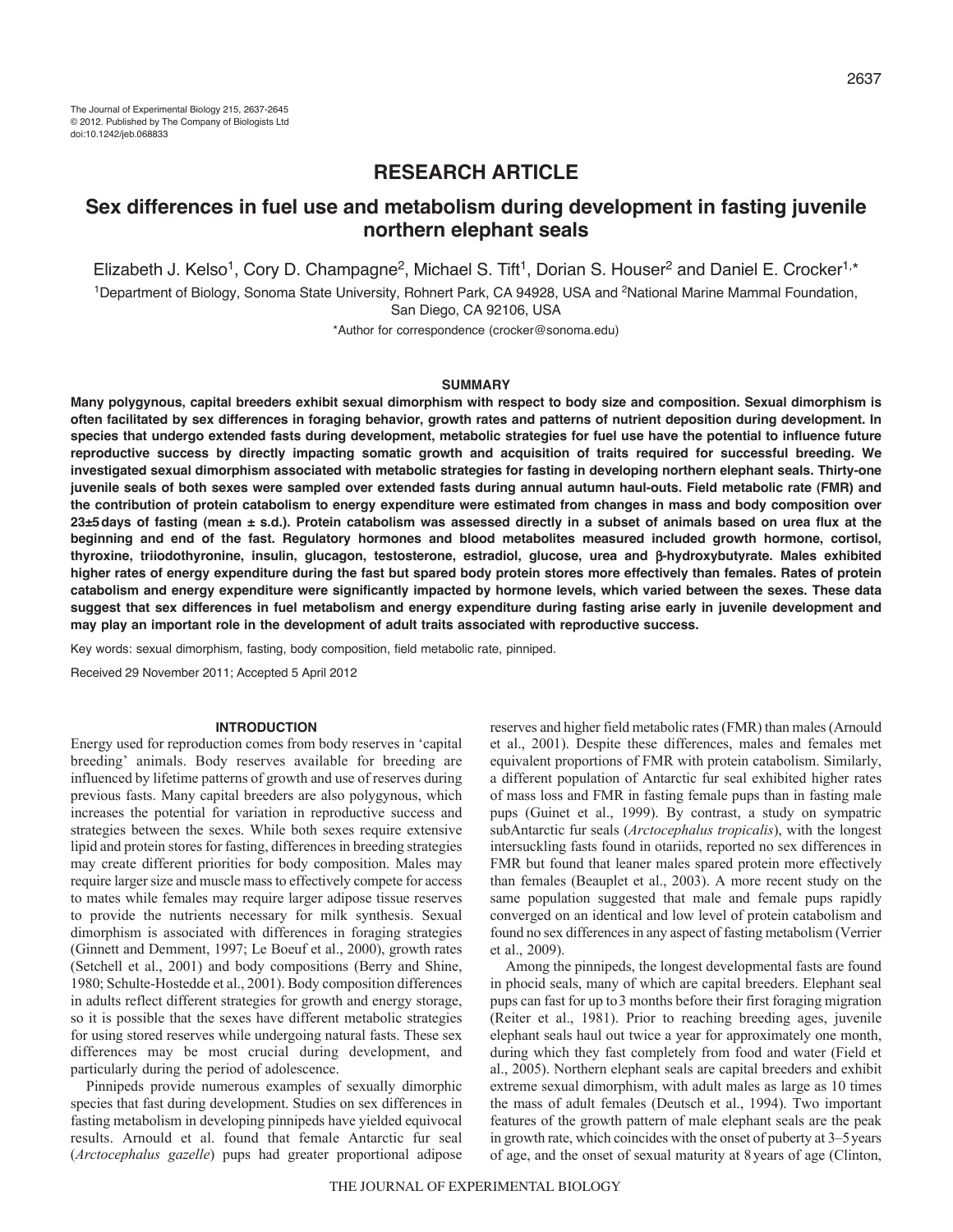1990). In contrast, female elephant seals reach maturity at 4years of age and do not experience a similar growth spurt (Sydeman and Nur, 1994). Clinton and Le Boeuf suggested that male growth patterns may be associated with sexual selection for large body size in males and that the acceleration in growth rate around puberty may be connected to delayed maturity (Clinton and Le Boeuf, 1993).

Large muscle mass may be critical to the success of males in competitive dominance interactions that are required to gain access to breeding opportunities. Dominance interactions are frequently decided by combat although success is not driven solely by body mass (Haley et al., 1994). In contrast, the smaller females need to mobilize significant reserves of lipids to produce the energy-dense milk associated with abbreviated periods of parental investment (Crocker et al., 2001), and fat reserves directly impact protein sparing during lactation (Crocker et al., 1998). For these reasons, females may be selected to prioritize growth of adipose tissue reserves during development to breeding age.

Previous measures of protein catabolism in elephant seals yielded highly variable estimates that were potentially impacted by the method of estimation and the life history stage of the seal. Studies using urine collection or urea flux report averages of 1–3% of the average metabolic rate being derived from protein catabolism in weaned pups (Adams and Costa, 1993; Houser and Costa, 2001; Pernia et al., 1980). In contrast, use of mass balance approaches has yielded higher estimates of the contribution of protein catabolism to energy expenditure – in excess of 15% in individual weaned pups and juveniles (Carlini et al., 2001; Field et al., 2005; Noren et al., 2003). During the post-weaning fast, comparisons of protein catabolism among sexes suggest no differences in fuel use (Carlini et al., 2001; Noren et al., 2003), but there is strong evidence for enhanced protein sparing in male juvenile southern elephant seals (Field et al., 2005). Estimates of protein contributions to energy metabolism in breeding adult animals are slightly higher in females than in males (10% *vs* 7% of FMR) (Crocker et al., 1998; Crocker et al., 2001). The disparity between estimates of protein catabolism using the two methodologies suggests that the mass balance approach may overestimate protein catabolism relative to measures of urea flux. Additionally, failure to account for protein loss as pelage during the molt may increase estimates of protein catabolism during this period (Carlini et al., 2001; Field et al., 2005). Applications of the mass balance method to other phocid species have yielded similar estimates, with protein providing  $\sim$ 10% of energy metabolism (Bennett et al., 2007).

In the present study, we investigated sex differences in metabolism and fuel use over the autumn juvenile northern elephant seal (*Mirounga angustirostris* Gill 1866) haul-out; investigation during this period avoids potential errors associated with molting pelage loss. We examined FMR, body composition changes, protein catabolism, blood metabolites and regulatory hormones for evidence of sex differences in metabolic strategies for fasting. Additionally, we simultaneously compared estimates of protein catabolism in fasting animals derived from the mass balance method with measurements of urea flux.

## **MATERIALS AND METHODS Study site and subjects**

Work was conducted under NMFS Marine Mammal Permit # 786- 1463, and all procedures were approved by the Sonoma State University Institutional Animal Care and Use Committee. This study was carried out at Año Nuevo State Reserve, San Mateo County, CA, USA during the autumn juvenile haul-out (August–November) in 2008 and 2009. Daily censuses of the rookery were carried out to estimate arrival dates of the animals. Known age, 1.8-year-old seals were identified *via* flipper tags and marked with hair dye (Lady Clairol, Stamford, CT, USA) upon arrival at the rookery to facilitate identification throughout the study period. Early fasting samples were collected within six days of arrival at the rookery. An average of 22.6±4.6 days (s.d.) later, animals were recaptured and sampled once more. Body composition was measured using the isotopic dilution method (Iverson et al., 1993). A total of 41 seals was sampled early in the fasting period (19 males and 22 females). Of these seals, 31 were sampled again late in the fasting period (15 males and 16 females). Only the 31 seals sampled twice were used in the subsequent analysis. In 11 of these animals, protein catabolism was measured by urea flux early in the fasting period. The process was repeated in nine of these seals late in the fasting period for a total of 20 urea flux measurements.

### **Mass and body composition measurements**

Seals were immobilized using an initial intramuscular injection of Telazol (teletamine/zolazepam HCl) at a dose of  $1.0 \text{ mg}\text{ kg}^{-1}$  and administered intravenous doses of 100mg ketamine as needed to maintain immobilization (all drugs from Fort Dodge Labs, Fort Dodge, IA, USA). Animals were weighed using a digital scale (MSI tension dynamometer, Seattle, WA, USA; ±1.0kg) suspended from an aluminum tripod. A pre-injection blood sample was collected *via* the extradural vein, and a bolus injection of 37.0MBq of tritiated water (HTO) was administered in 2ml of sterile injectable water. Serial blood sampling demonstrated that HTO equilibration in the total body pool occurs within 90min of intravenous injection in northern elephant seal pups (Houser and Costa, 2001). To confirm equilibration time in juveniles, serial blood samples were collected at 30, 45, 60, 75, 90 and 100min post-injection in a subset of six animals. All animals were equilibrated by 90min. Equilibration was confirmed for all measurements by comparing two blood samples taken at least 10min apart after 90min. Blood samples were collected in chilled vacutainers, stored on ice, transported to the laboratory and centrifuged for 20min at 2000 *g*. and 4°C. Serum and plasma samples were immediately frozen at –80°C for later analysis. This procedure was repeated late in the fasting period, 22.6±4.6days following the first procedure, using a bolus injection of 11.1MBq of HTO in 3ml of sterile water to re-measure the total body water (TBW) pool.

Water was collected from samples of serum  $(\sim 250 \,\text{µ})$  into scintillation vials by way of dry-ice distillation (Ortiz et al., 1978). Betaphase scintillation cocktail (7ml; Westchem, San Diego, CA, USA) was added to each scintillation vial, and the plasma activity of each sample determined using a Beckmann model LS 6500 liquid scintillation counter (Beckmann, Orange County, CA, USA). All samples were analyzed in triplicate. The absolute amount of tracer injected was determined by gravimetric calibration of the syringes used for isotope administration.

Total body water (TBW) was calculated as the total amount of radioactivity injected divided by the radioactivity of the postequilibration sample. The activity of pre-injection blood samples collected during the second sampling period was subtracted from equilibration values in order to account for residual tritium activity from body water measurements made early in the fasting period. TBW determinations were decreased by four percent, as the tritium dilution method slightly overestimates TBW volume (Nagy and Costa, 1980; Reilly and Fedak, 1991; Bowen and Iverson, 1998).

Body composition was calculated from measurements of TBW estimated by the tritium dilution method (Iverson et al., 1993),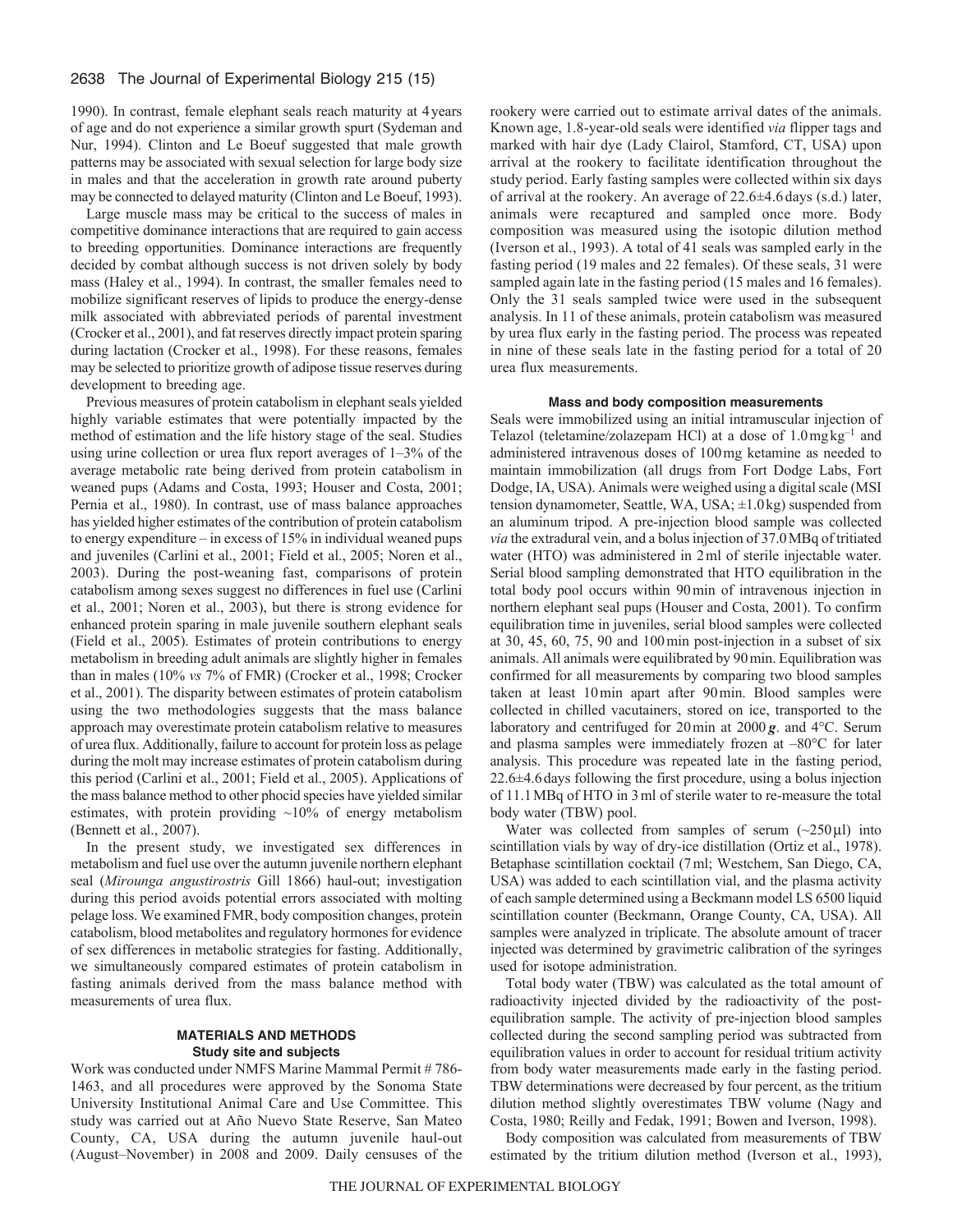assuming that lipid has no free water and that fat-free mass has a hydration state of 73.3% free water (Iverson et al., 1993; Worthy et al., 1992). Lipid mass was calculated as:

$$
M_{\text{lipid}} = (M_{\text{total}}) - 1.37 \times (\text{TBW}), \tag{1}
$$

where  $M_{\text{lipid}}$  is lipid mass and  $M_{\text{total}}$  is total body mass. Lean mass was calculated as the difference between total and lipid mass.

Field metabolic rate (FMR) was estimated using the mass balance method (Crocker et al., 2001; Noren et al., 2003). The amount of energy obtained from lipids was calculated as the changes in lipid mass over the duration of the fast  $\times$  39.33 kJg<sup>-1</sup>. Lean mass loss was assumed to be 73% water and 27% protein (Noren et al., 2003), and the amount of energy obtained from protein was calculated as 17.99 $kJg^{-1}$  protein. The sum of energy calculated from the changes in lipid mass and protein was then divided by the days elapsed between measurements to estimate the daily field metabolic rate of the animal.

### **Urea flux measurements**

In a subset of 11 seals, the dilution of  $[14C]$ urea was used to calculate urea pool size and rate of flux. Clearance of urea tracer was used to independently estimate the level of protein catabolism throughout the fasting period (Crocker et al., 1998; Houser and Costa, 2001). An initial blood sample was taken *via* the extradural vein, and a bolus injection of 7.4MBq of  $\int_0^{14}$ C qurea in a 4ml volume was administered in the extradural vein. Beginning at 30min, blood samples were taken every 15min for the next 90min to confirm equilibration of the isotope in the urea pool (Crocker et al., 1998). Seals were briefly recaptured 1.9±0.6days later, and a blood sample was taken to measure clearance of the labeled urea. Nine animals were recaptured 21.7±2.8days after the initial procedure, and the entire procedure was repeated.

The  $[$ <sup>14</sup>C] activity of the serum was determined in triplicate. 200 $\mu$ l samples were combined with 7ml of Betaphase scintillation cocktail and counted with a Beckman model LS 6500 liquid scintillation counter (Beckmann, Orange County, CA, USA).

The pool volume was calculated from the dilution of the injectate at equilibrium. Urea pool size was calculated from the dilution volume and blood urea nitrogen (BUN) concentration. Mean urea flux was calculated based on the flux constant derived from  $^{14}$ C flux curves and a measure of the urea pool size. This urea flux constant  $(K_u)$  was calculated as:

$$
K_{\mathbf{u}} = -\Delta \ln \left( A \right) \times \tau^1,\tag{2}
$$

where *A* is the activity of the sample and *t* is time in days. Thus, urea flux constant is the negative slope of a semilog plot of the clearance curve. Urea pool size  $(N_u)$  in grams was calculated as:

$$
N_{\rm u} = \text{[BUN]}_{(t=0)} \times \text{DPM}_{\rm i} / A_{(t=0)},\tag{3}
$$

where *DPM*<sub>i</sub> is the total injected activity of <sup>14</sup>C,  $A_{(t-0)}$  is the equilibration activity, and  $[BUN]_{(t=0)}$  is serum urea concentration at equilibrium. Assuming amino acids are the only significant source of nitrogen for urea formation, the daily rate of protein catabolism  $(r_p)$  was calculated as:

$$
r_{\rm p} = r_{\rm u} \times 2.92 \,\text{g protein g}^{-1} \text{ urea},\tag{4}
$$

where  $r_{\rm u}$  is the mean urea flux.

### **Metabolite and hormone analysis**

Serum samples drawn prior to tracer injections were used to measure cortisol, insulin, total thyroxine (tT4), total triiodothyronine (tT3), growth hormone (GH), testosterone and estradiol. Plasma samples drawn prior to tracer injections were used in the measurement of glucagon, glucose,  $\beta$ -hydroxybutyrate ( $\beta$ -HBA) and blood urea nitrogen (BUN). Cortisol, insulin, tT3, tT4, glucagon, total testosterone, estradiol and GH were analyzed using commercially available RIA Kits (all except GH, Siemens, New York, NY, USA; GH, Millipore, Billerica, MA, USA). All kits have been previously validated for use in elephant seals (Ortiz et al., 2003a; Ortiz et al., 2003b; Champagne et al., 2005; Champagne et al., 2006). The mean intra-assay coefficient of variation was between 1.9 and 3.1 for cortisol, insulin, glucagon, tT3, tT4, testosterone and estradiol and 5.8 for GH. Plasma glucose was measured in duplicate using an YSI 2300 glucose autoanalyzer (YSI, Yellow Springs, OH, USA). β-HBA was measured in duplicate using colorimetric assay (Cayman Chemical Co., Ann Arbor, MI, USA). BUN was measured in duplicate using an enzymatic colorimetric assay (Stanbio Laboratory, Boerne, TX, USA).

#### **Statistical analysis**

Changes across the fast were evaluated using linear mixed-effects models with individual seal as a random effect subject term (SAS 9.2, Cary, NC, USA). The initial model that was run for all animals included sex, fasting status (early *vs* late) and their interaction. This interaction term was removed from the model if not significant (*P*>0.05). Relationships between variables within fasting periods or across the sampling period were evaluated using simple linear regression. Model residuals were evaluated to assess approximate normality. Means are presented as  $\pm$  1 s.d.

### **RESULTS**

#### **Mass and body composition and FMR**

Initial body mass did not vary significantly between the sexes  $(F_{1,30}=0.47, P=0.50;$  Table 1). Seals lost 13.9 $\pm$ 3.6% of body mass over the measurement period and this value did not vary between the sexes  $(F_{1,30} = 0.47, P = 0.50;$  Table 1). Initial body composition did not vary between the sexes  $(F_{1,29}=0.92, P=0.3)$ . However, males depleted greater proportions of initial body fat than females  $(19.6\pm5.9\% \text{ vs } 14.5\pm3.7\%; F_{1.29} = 7.45, P = 0.01; \text{ Table 1}).$ 

When controlling for mass, FMR was greater in males than in females  $(F_{2,28}=7.2, P=0.01;$  Fig.1, Table 1). Females obtained a greater percentage of FMR from protein than males  $(F_{2,28}=11.0,$ *P*<0.01; Table 1). However, the absolute rate of protein loss was only marginally different  $(F_{2,28}=3.00, P=0.07)$ . Initial body fat

Table 1. Mean (±s.d.) initial body mass, body composition, percentage of total and fat mass loss, daily rate of protein loss (*r*p), field metabolic rate (FMR), and proportion of FMR from protein catabolism, measured early and late in the fasting period

| Sex    | Initial mass (kg) | Mass loss $(%)$ | Initial fat $(%)$ | Fat loss $(\%)$  | $r_{\rm o}$ (g day <sup>-1</sup> ) | $FMR$ (MJ dav <sup>-1</sup> ) | FMR from protein (%) |
|--------|-------------------|-----------------|-------------------|------------------|------------------------------------|-------------------------------|----------------------|
| Male   | $189.4 + 24.8$    | $14.3 + 3.4$    | $35.1 \pm 1.2$    | $19.6 + 5.9*$    | $68.8 + 20.0$                      | $34.1 \pm 5.4^*$              | $3.6 + 1.3^*$        |
| Female | $184.8 + 22.6$    | $13.5 + 3.9$    | $35.1 + 2.0$      | $14.5 \pm 3.7^*$ | 84.1±28.2                          | $30.6 + 5.9*$                 | $5.2 \pm 2.0^*$      |
| All    | $187.3 + 23.2$    | $13.9 + 3.6$    | $35.0 \pm 1.6$    | $17.0 + 15.0$    | 76.7±25.4                          | $32.3 + 5.9$                  | $4.5 \pm 1.9$        |
|        |                   |                 |                   |                  |                                    |                               |                      |

Asterisks denote significant differences between the sexes (*P*<0.05).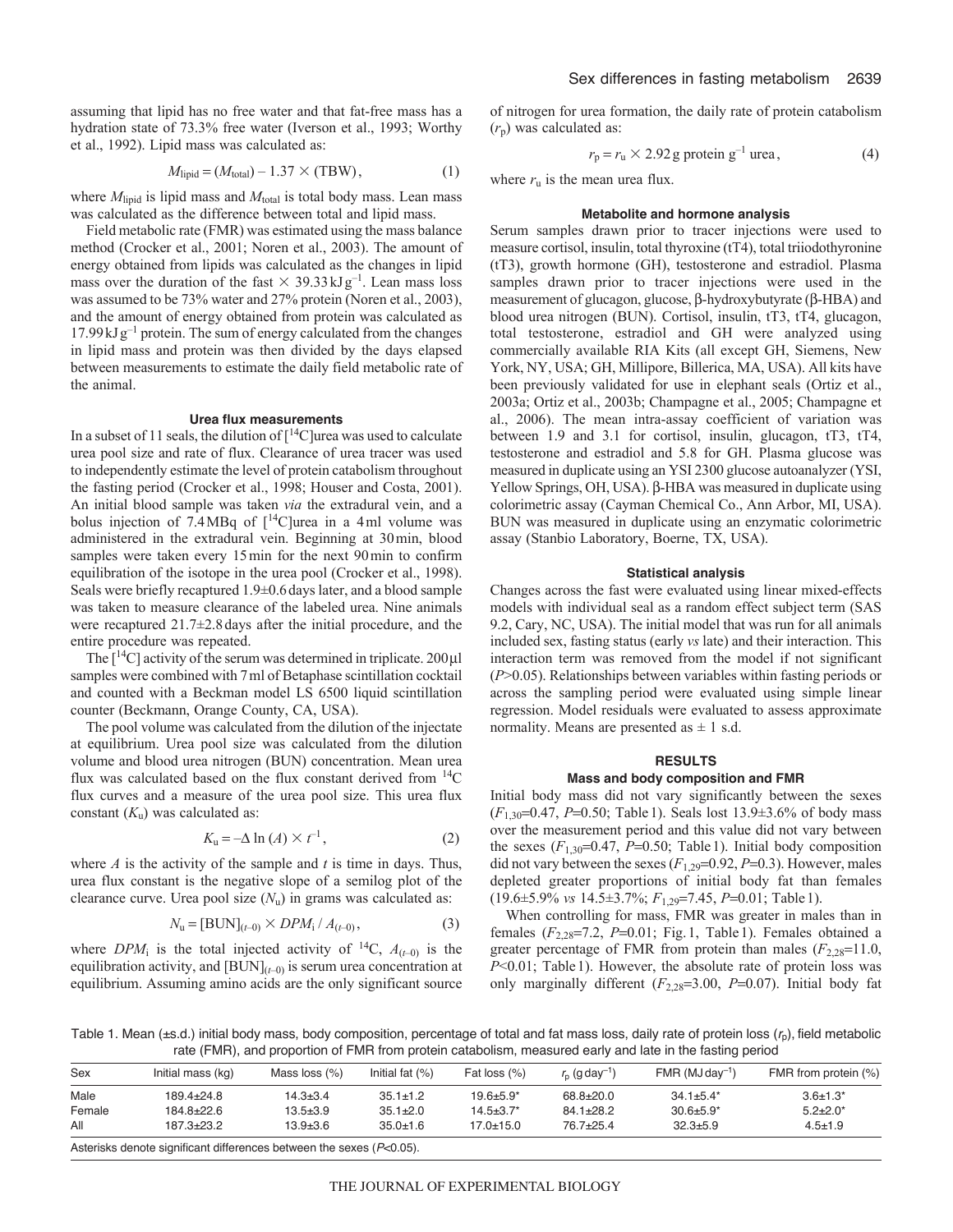

Fig. 1. Relationship between mean body mass and field metabolic rate (MJ day<sup>-1</sup>). The equation for the regression line is  $y=5.4+0.15x$  ( $t^2=0.35$ ,  $F_{1,29}$ =15.61,  $P$ <0.0001). Field metabolic rate was calculated based on the mass balance method. Closed circles represent females; open circles are males

proportion was not a significant predictor of the percentage of FMR obtained from protein  $(F_{1,29}=0.02, P=0.90; Fig. 2)$ .

### **Metabolites and hormones**

Sexes did not vary in plasma glucose  $(F_{1,30}=0.18, P=0.67;$  Table 2),  $\beta$ -HBA ( $F_{1,29}$ =0.06, *P*=0.80; Table 2) or BUN ( $F_{1,30}$ =0.01, *P*=0.91; Table2) concentrations. There was no change in the concentration of glucose  $(F_{1,30} = 0.40, P = 0.53;$  Table 2) or  $\beta$ -HBA  $(F_{1,29} = 0.02, P = 0.04)$ *P*=0.88; Table 2) across the fasting period. Mean BUN concentrations decreased significantly across the fasting period  $(F_{1,30}=99.2, P<0.0001,$  Table 2). With one exception, there were no significant relationships between any of the measured hormones and measured metabolites in the early or late samples (*P*>0.05). In the early fast sample of females, plasma  $\beta$ -HBA concentrations were affected by estradiol levels (Fig.3).

Neither glucagon  $(F_{1,30}=0.02, P=0.88;$  Table 3) nor insulin  $(F_{1,30}=2.71, P=0.11;$  Table 3) concentrations varied significantly between the sexes. Glucagon increased 34% between the early sampling periods  $(F_{1,30}=7.13, P=0.01;$  Table 3); however, insulin did not change across the measurement period  $(F_{1,30}=1.15, P=0.29)$ and remained relatively low (Table3). Despite the increase in glucagon, insulin to glucagon molar ratio (I/G) did not decrease significantly across the fasting period  $(F_{1,30}=0.01, P=0.91;$  Table 3). There were no sex differences detected in cortisol concentrations  $(F_{1,29}=0.06, P=0.80;$  Table 3), and cortisol concentrations did not change across the fasting period  $(F_{1,29}=0.44, P=0.51;$  Table 3). T3 concentrations varied between the sexes  $(F_{1,30} = 18.30, P \le 0.001;$ Table 4) but did not change across the fasting period  $(F_{1,30}=0.58,$ *P*=0.45). T4 concentrations varied between the sexes  $(F_{1,30}=22.34,$ *P*<0.0001; Table 4) and declined across the fasting period (*F*1,3027.85, *P*<0.0001; Table4).



Fig. 2. There was no relationship between early body composition and percent energy from protein derived from the mass balance method. Closed circles represent females; open circles represent males.

Growth hormone concentrations varied between the sexes  $(F_{1,29}=10.5, P<0.01$ ; Table 4), and concentrations decreased significantly across the fast  $(F_{1,29} = 24.0, P \le 0.0001$ ; Table 4). Male and female GH concentrations declined 68 and 36% respectively, indicating a significant sex difference in the way GH changes in juvenile elephant seals with time fasting  $(F_{1,29}=24.0, P<0.0001;$ Table4).

No significant changes were detected in male testosterone concentrations between early and late samples (45.3±26.9 *vs* 40.3 $\pm$ 37.0 ng dl<sup>-1</sup>;  $F_{1,14}$ =0.5,  $P$ =0.48). Initial body fat proportions declined with increasing testosterone levels in males (Fig.4). Female estradiol concentrations declined significantly across the fasting period (105.6±22.3 *vs* 82.0±37.0pgm<sup>1-1</sup>; *F*<sub>1,15</sub>=5.1, *P*=0.03). β-HBA concentrations increased with estradiol concentrations in the early sample females (Fig.3). No significant changes were detected in male testosterone concentrations between early and late samples  $(45.3\pm26.9 \text{ vs } 40.3\pm37.0 \text{ ng } d^{-1}; F_{1,14}=0.5, P=0.48)$ . Initial body fat proportions declined with increasing testosterone levels in males (Fig.4).

### **Relationship of hormones and metabolites to protein loss and FMR**

Mean BUN was a not a significant predictor of the percentage of FMR obtained from protein catabolism  $(F_{1,29}=0.48, P=0.49)$  or the absolute rate of protein loss  $(F_{1,29}=0.51, P=0.48)$ . The percentage of FMR obtained from protein catabolism varied negatively with mean GH concentrations over the fast (Fig.5). The percentage FMR obtained from protein catabolism varied negatively with mean estradiol concentrations in females  $(F_{1,14}=6.55, P=0.02)$ .

In order to look for synergistic or additive effects of hormones, we evaluated general linear models (GLM) for each sex that included either 'average, early and late' or 'concentration' changes across the study period in GH, cortisol, thyroid and sex

Table 2. Mean (±s.d.) blood urea nitrogen, glucose and  $\beta$ -hydroxybutyrate ( $\beta$ -HBA), measured early and late in the fasting period

|        |               | $BUN$ (mg dl <sup>-1</sup> ) |                  | Glucose (mg $dl^{-1}$ ) | $\beta$ -HBA (mmol $\Gamma$ <sup>1</sup> ) |                   |  |
|--------|---------------|------------------------------|------------------|-------------------------|--------------------------------------------|-------------------|--|
| Sex    | Early         | ∟ate                         | Early            | ∟ate                    | Earlv                                      | Late              |  |
| Male   | $26.2 + 6.9$  | $18.0 + 4.3$                 | $137.1 \pm 15.0$ | $137.0 \pm 19.0$        | $279.1 \pm 224.0$                          | $225.1 \pm 110.0$ |  |
| Female | $27.0 + 5.0$  | $16.2 + 3.7$                 | $137.2 \pm 13.0$ | $134.8 + 9.4$           | $260.8 + 92.1$                             | $257.8 + 78.6$    |  |
| All    | $26.5 + 5.8*$ | $17.1 + 4.1*$                | $41.7 \pm 16.0$  | $55.8 \pm 32.6$         | $258.1 \pm 154.5$                          | 251.7±92.6        |  |
|        |               |                              |                  |                         |                                            |                   |  |

Asterisks denote significant differences across the fast (linear mixed effects model *P*<0.05).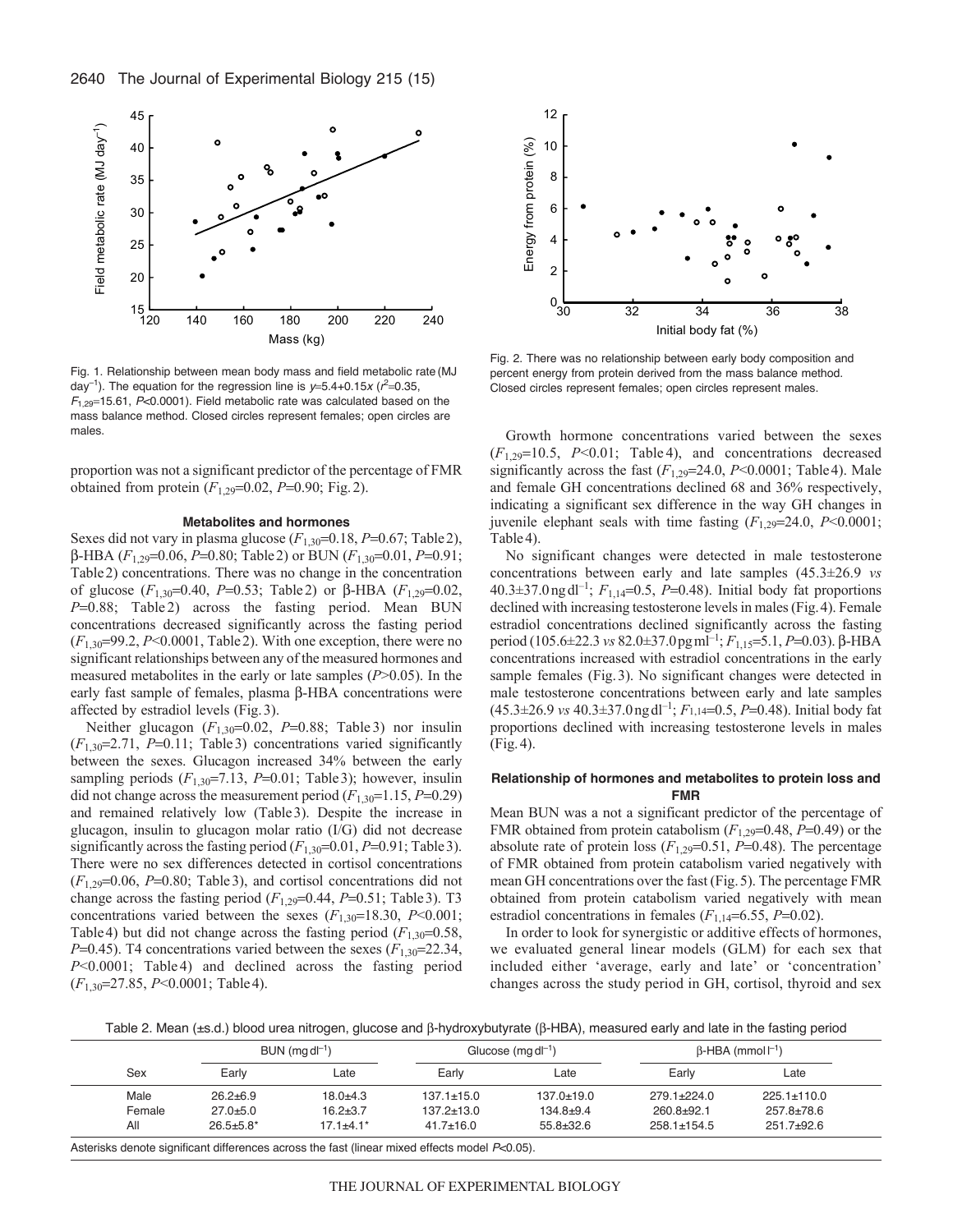

Fig. 3. Relationship between early female estradiol and  $\beta$ -hydroxybutyrate (β-HBA) concentrations (y=-46+2.89x;  $r^2$ =0.51,  $F_{1,20}$ =21.1, P<0.001).

hormones (testosterone for males and estradiol for females) and looked for effects on the proportion of FMR met by protein catabolism. The model with the lowest Akaike information criteria  $(AIC_c)$  value for each sex was evaluated. This analysis yielded different results for the sexes. In females, estradiol levels early in the fast negatively impacted the contribution of protein catabolism to FMR  $(F_{1,12}=8.4, P=0.01)$ , and cortisol levels late in the fast had strong positive impacts on protein catabolism  $(F_{1,12}=19.6, P<0.001;$  Fig. 6). In males, only hormone concentrations late in the fast were significant predictors of proportional contribution of protein catabolism to FMR. Late values of GH ( $F_{1,11}$ =6.75,  $P=0.02$ ) and testosterone ( $F_{1,11}$ =5.33, *P*=0.04) had negative effects on proportional contributions of protein to FMR, and late values of cortisol  $(F_{1,11}=6.17, P=0.03)$ had significant positive effects on protein catabolism. A similar result was found when the sexes were combined and testosterone and estradiol were removed from the analysis. Early GH values  $(F_{1,28}=7.3, P=0.01)$  had negative impacts on protein catabolism, and late cortisol values ( $F_{1,28}$ =6.5,  $P$ =0.02) had positive impacts on protein catabolism. Thyroid hormone levels had no impact on protein catabolism in any model (*P*>0.05).

Both mean tT3 values and mean tT4 values had significant impacts on FMR. Mean tT3 values accounted for 35% of the variation in the residuals of mean mass *vs* FMR  $(r^2=0.35, F_{1,29}=16.0,$ *P*<0.01). Mean tT4 values accounted for 50% of the variation in the residuals of mean mass *vs* FMR  $(r^2=0.50, F_{1,29}=28.8, P<0.0001;$ Fig.7).

#### **Urea flux**

Urea flux rate decreased significantly across the fasting period  $(F_{1,7}=47.6, P<0.001;$  Table 5). While the ability to directly compare the two methods was limited owing to differing sample intervals, we compared the mean of the early and late rates of protein loss



Fig. 4. Relationship between male testosterone and early body fat. The equation for the regression line is  $y=0.4-2.9x10^{-4}x$  ( $r^2=0.38$ ,  $F_{1,16}=9.8$ , *P*<0.05).

estimated from urea flux measurements to those estimated from mass loss. The rate of protein loss was similar when the mean of the two urea flux measurements was compared with estimates from mass loss ( $t=1.31$ , d.f.=7,  $P=0.23$ ). Despite this lack of difference in the mean values, there was no correlation between the mean values of protein loss from the two urea flux measurements and the estimate over the entire haul-out from mass balance  $(P=0.63)$ .

#### **DISCUSSION**

Our data suggest several important sex differences in metabolism, substrate utilization and hormonal regulation of fasting metabolism in juvenile elephant seals. Although there were no sex differences detected in mass or body composition at the start of the fast, males had higher FMR and spared protein more effectively than females. It is notable that these differences are present prior to the rapid growth spurt and onset of dimorphic traits in males.

Energy expenditure for male and females, respectively, averaged 2.3 and 2.0 times the predicted standard metabolic rate (SMR) as predicted from allometric scaling (Kleiber, 1975), or a 15% higher FMR in males. While juvenile elephant seals spend a significant portion of the haul-out sleeping, they also spend a substantial amount of time swimming, terrestrially locomoting and in agonistic interactions with conspecifics. Males spend considerable time in mock dominance interactions that mimic the adult breeding behaviors. While we made no attempt to quantify behavior in this study, the increased FMR of males may reflect different activity budgets or intrinsically higher resting metabolic rates. The strong sex difference in thyroid hormone levels and their impacts on FMR suggest that these differences are largely mediated by thyroid hormones. We found significant suppression of tT4 across the fast but not tT3 in both sexes, suggesting alteration in the rates of deiodination across the fast. Suppression of the thyroid axis in response to fasting is common in numerous species including those

Table 3. Mean (±s.d.) cortisol, insulin, glucagon and insulin to glucagon molar ratio (I/G), measured early and late in the fasting period

|        |               | Cortisol ( $\mu$ g dl <sup>-1</sup> ) |               | $Insulin (pq ml-1)$<br>Glucagon (pg m $I^{-1}$ ) |                   |                   | $\mathsf{I/G}$ |             |
|--------|---------------|---------------------------------------|---------------|--------------------------------------------------|-------------------|-------------------|----------------|-------------|
| Sex    | Early         | ∟ate                                  | Early         | Late                                             | Early             | ∟ate              | Early          | Late        |
| Male   | $7.9 + 5.7$   | $9.9 + 6.1$                           | $82.3 + 44.4$ | $101.7 \pm 71.5$                                 | $42.8 \pm 19.6$   | $53.4 \pm 37.0$   | $1.4 \pm 0.9$  | $1.4 + 1.2$ |
| Female | $9.0 + 7.3$   | $8.9 + 6.6$                           | $90.4 + 43.9$ | $102.5 + 37.2$                                   | $40.9 \pm 13.0$   | $58.0 + 28.9$     | $1.6 + 1.4$    | $1.5 + 1.4$ |
| All    | $8.1 \pm 6.0$ | $9.4 \pm 6.3$                         | $86.8 + 43.7$ | $102.1 + 55.5$                                   | $41.7 \pm 16.0^*$ | $55.8 \pm 32.6^*$ | $1.5 + 1.2$    | $1.5 + 1.3$ |
|        |               |                                       |               |                                                  |                   |                   |                |             |

Asterisks denote significant differences across the fast (linear mixed effects model *P*<0.05).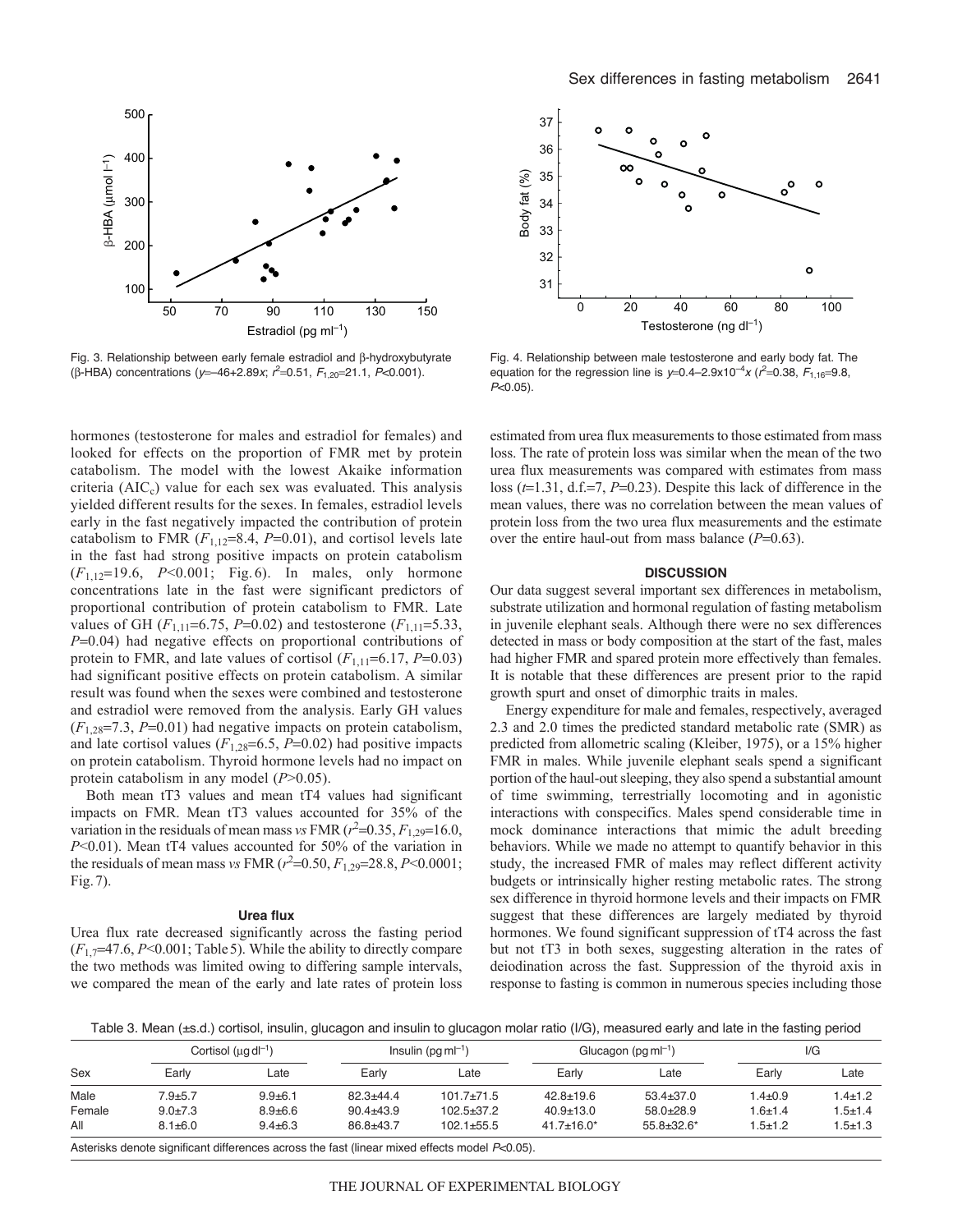### 2642 The Journal of Experimental Biology 215 (15)

|        |                 | $GH$ (mg m $I^{-1}$ ) <sup>†</sup> |                 | tT3 (ng dl <sup>-1</sup> ) <sup>†</sup> |                 | tT4 ( $\mu$ g dl <sup>-1</sup> ) <sup>†</sup> |
|--------|-----------------|------------------------------------|-----------------|-----------------------------------------|-----------------|-----------------------------------------------|
| Sex    | Earlv           | ∟ate                               | Early           | Late                                    | Early           | Late                                          |
| Male   | $4.7 \pm 2.6$   | $1.5 \pm 0.9$                      | $108.0 + 25.7$  | $102.2 + 20.3$                          | $7.7 + 2.4$     | $4.8 \pm 2.2$                                 |
| Female | $2.2 + 1.7$     | $1.4 \pm 0.6$                      | $76.4 + 27.3$   | 76.8±26.3                               | $4.5 \pm 1.2$   | $3.5 \pm 1.0$                                 |
| All    | $3.3 \pm 2.5^*$ | $1.4 \pm 0.8^*$                    | $90.6 \pm 30.7$ | $89.1 + 26.5$                           | $5.9{\pm}2.5^*$ | $4.1 \pm 1.8^*$                               |

Table 4. Mean (±s.d.) growth hormone (GH), total triiodothyronine (tT3) and total thyroxine (tT4), measured early and late in the fasting period for male and female juvenile elephant seals

with metabolic adaptations to fasting (e.g. Cherel et al., 1988). Despite strong impacts on FMR, thyroid hormones had no influence on protein utilization in the present study. This is surprising given the strong evidence for impacts of thyroid hormones on protein degradation in other animal systems (e.g. Carter et al., 1975). Ortiz and colleagues found that thyroid hormones increased across the fast in developing weaned pups and suggested that these changes were associated with mobilization of protein and synthesis of respiratory pigments (Ortiz et al., 2001). However, other studies (Adams and Costa, 1993; Houser et al., 2001) found reductions in protein catabolism and nitrogen excretion over the same period. The uncoupling of thyroid hormones from protein catabolism in weaned pups is consistent with that found in the present study.

Animals that have greater adipose reserves are generally able to spare protein more efficiently while fasting. This relationship is thought to be driven by a differential ability to mobilize lipid stores and has been reported in a wide variety of species (Goodman et al., 1980) including lactating female northern elephant seals (Crocker et al., 2001) and weaned pups (Noren et al., 2003). However, our results show that males spared lean tissue more effectively than females despite the fact that both sexes had similar adipose reserves at the beginning of the fast. The lack of relationship between adipose reserves and protein sparing in juvenile animals is unexpected and suggests sex differences in regulation of fuel utilization that are independent of effects of the depot available for mobilization.

Similar to the findings in weanling northern elephant seals (Houser et al., 2001), urea flux, rates of protein loss and BUN declined across the fast in juveniles. In contrast, BUN does not change across the fasting period in adult northern elephant seals (Crocker et al., 1998). In lactating adults, increases in glomerular filtration rate (GFR) late in lactation uncoupled static BUN values from rates of urea flux in adult females, so that BUN declined as urea flux increased. In contrast, weaned pups maintained a more consistent GFR across the fast (Houser et al., 2001) such that BUN values better reflected reductions in urea flux. In the current study, BUN was not correlated with rates of urea flux. This suggests potential variation in GFR in fasting juveniles and provides further evidence that standard clinical proxies for metabolite flux need to be interpreted with caution in wildlife systems.

Cortisol, GH and sex hormones (testosterone and estradiol) all had significant impacts on protein's contribution to energy metabolism and contributed to sex differences in protein catabolism. When the sexes were analyzed together, the strong sex differences in initial GH values were the strongest driver of protein catabolism. When considered separately, the smaller variation in GH levels in females had no impact on protein use while the level of suppression of GH was the best predictor of protein use within males. The metabolic effects of GH include increased lipolysis and stimulation of insulin-like growth factor 1 (IGF-1) activity, which promotes reuptake of mobilized amino acids by muscle (Nørrelund et al., 2001). Juvenile male seals had significantly higher GH concentrations than females, suppressed GH levels less across the fast, and had lower contributions of protein catabolism to FMR. However, the association of the decline in GH across the fast in both sexes with reduced rates of protein loss was puzzling. Growth hormone increases in response to fasting in most species and is important in the conservation of protein during fasting (Eigenmann et al., 1985; Ho et al., 1988; Webster et al., 1999). Thus, despite evidence that increased suppression of GH levels negatively influences rates of protein catabolism in individuals, suppression of mean GH levels across the fast was associated with reduced rates of protein loss as measured from urea turnover. Taken together, these data suggest that other hormones, including cortisol,



Fig. 5. Relationship between early sample growth hormone (GH) and percent energy from protein (*y*=0.057–0.003*x*;  $r^2$ =0.25,  $F_{1,29}$ =8.91, P<0.01). Open circles represent males; closed circles represent females.



Fig. 6. The contribution of protein catabolism to field metabolic rate (FMR) varied with late fast cortisol levels in juvenile elephant seals ( $y=3.2+0.22x$ ; *r*<sup>2</sup>=0.22, *F*<sub>1,29</sub>=7.8, *P*<0.01). Open circles represent males; closed circles represent females.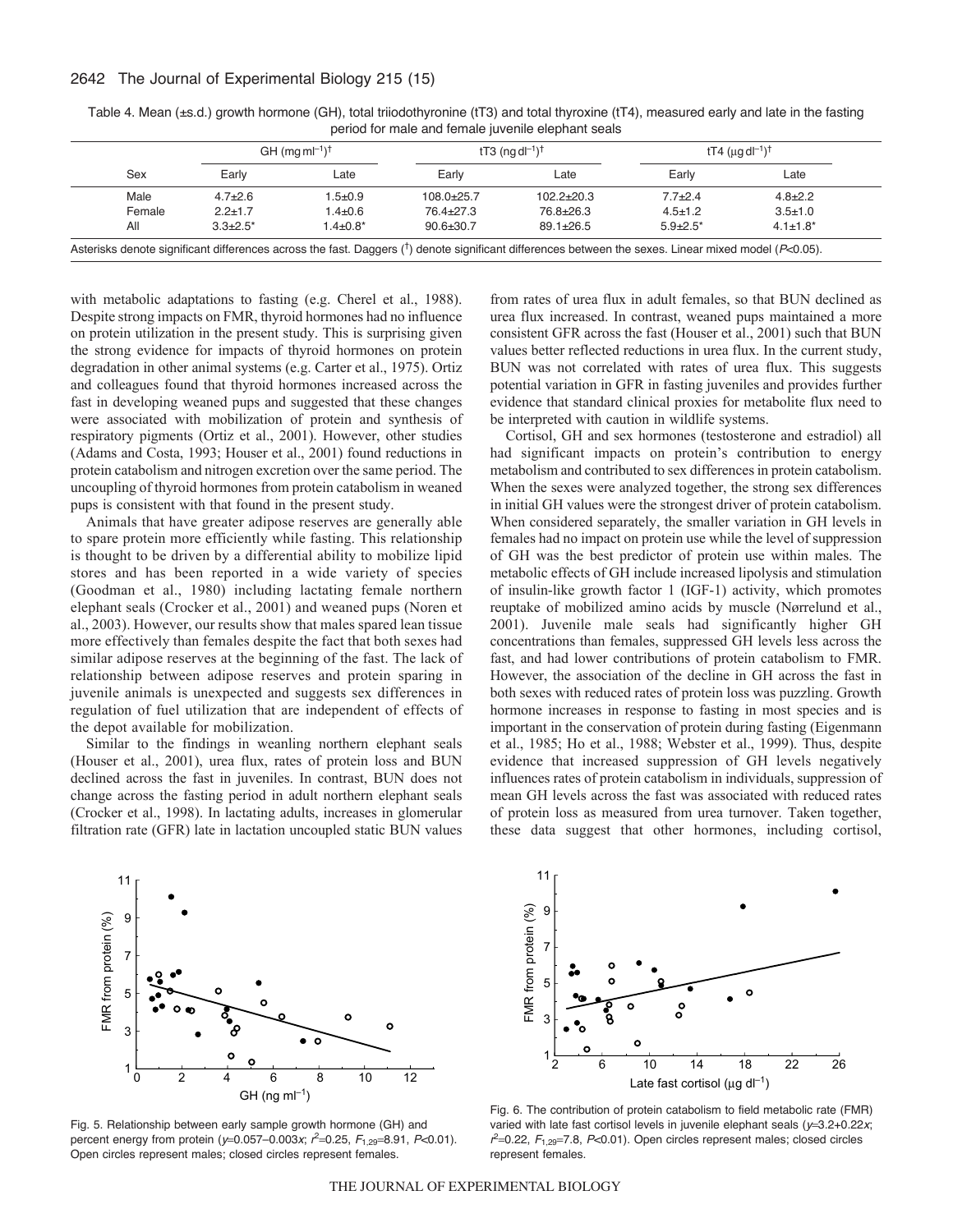

Fig. 7. Impact of mean total thyroxine (tT4) on the residuals of field metabolic rate (FMR) *vs* mass in juvenile elephant seals. Closed circles represent females; open circles represent males (y=-8.5+1.68x; r<sup>2</sup>=0.50, *F*<sub>1,29</sub>=28.8, *P*<0.0001).

testosterone and estradiol, may also be important in regulating the level of protein catabolism across the fast.

Despite no evident changes across the fast or consistent sex differences, variation in individual cortisol levels late in the fast significantly impacted protein catabolism. This is consistent with the well-established impact of cortisol on protein mobilization (Brillon et al., 1995). Previous studies on fasting lactating females (Champagne et al., 2006) and weaned pups (Ortiz et al., 2001) revealed increased cortisol levels over the fasts, suggesting that impacts of cortisol on lipid mobilization predominated over protein wasting effects. Lactating females mobilize significant amounts of protein for milk synthesis, and weaned pups mobilize proteins for synthesis of respiratory pigments. Without these constraints, cortisol levels do not increase across the fast in juveniles, and the animals that maintain lower cortisol levels across the fast are more effective at sparing protein.

Morrow and colleagues reported that doses of estradiol and progesterone administered to female rats accelerated ketogenesis during fasting (Morrow et al., 1981a). In a subsequent study, the same group found that chronic exposure to oral birth-control pills in pre-menopausal women promotes an amplification of ketone bodies in the blood early in the fasting period (Morrow et al., 1981b). The effect of sex steroids on ketosis in both studies was limited to the initial part of the fast, and this relationship was no longer detected later in the fasting period. Likewise, the females in the present study only exhibited a relationship between  $\beta$ -HBA and estradiol early in the fasting period. High estradiol early in the fast was also associated with reduced protein catabolism. Together, these effects suggest that estradiol potentially mediates the mobilization of fats for oxidation early in the fast in females, which results in a reduced need for protein oxidation. Similarly, high testosterone negatively impacted protein catabolism in males. Testosterone has been shown to interact positively with GH to regulate energy expenditure, fat metabolism and protein anabolism by modifying GH responsiveness (Yu et al., 1996). Males who exhibited lower suppression of GH and testosterone across the fast and minimized cortisol increases were the most effective at sparing lean tissue from catabolism.

Glucose homeostasis while fasting is predominantly regulated by insulin and glucagon interactions in birds and mammals. Additionally, increased substrate mobilization and stimulation of gluconeogenesis are correlated with declining I/G ratios (Cuendet et al., 1975; Hazelwood, 1984). Investigations in adult male (Crocker

Table 5. Urea flux constant  $(K_u)$ , urea flux  $(r_u)$  and rate of protein loss from urea flux ( $r_{\text{pu}}$ ) per day, determined from the urea flux method

|              | $K_{\rm u}$ |      | $r_{\text{pu}}$ (g day <sup>-1</sup> ) |      | $r_{\rm u}$ (g day <sup>-1</sup> ) |      |
|--------------|-------------|------|----------------------------------------|------|------------------------------------|------|
| Seal I.D.    | Early       | Late | Early                                  | Late | Early                              | Late |
| <b>♀U544</b> | 0.89        | 0.86 | 84.1                                   | 59.3 | 28.8                               | 20.3 |
| <b>QU883</b> | 0.98        | 0.68 | 112.7                                  | 35.0 | 38.6                               | 12.0 |
| 94019        | 0.84        | 0.79 | 71.0                                   | 28.0 | 24.3                               | 9.6  |
| 94021        | 0.73        | 0.46 | 63.7                                   | 28.9 | 21.8                               | 9.9  |
| $9$ X109     | 0.87        | 0.73 | 105.4                                  | 46.1 | 36.1                               | 15.8 |
| ♂T850        | 1.02        | 0.83 | 111.8                                  | 54.9 | 38.3                               | 18.8 |
| ♂U35         | 0.82        | 0.67 | 77.1                                   | 50.8 | 26.4                               | 17.4 |
| ₹4020        | 0.72        | 0.70 | 69.2                                   | 32.4 | 23.7                               | 11.1 |
| 8 X545       | 0.83        |      | 62.8                                   |      | 21.5                               |      |
| ♂U244        | 0.74        |      | 82.1                                   |      | 28.1                               |      |
| 94016        | 0.91        |      | 64.5                                   |      | 22.1                               |      |
| ♂V621        |             | 0.91 |                                        | 64.5 |                                    | 22.1 |

Mean 0.85±0.10 0.74±0.10 82.2±19.3\* 44.4±13.8\* 28.1±6.6\* 15.2±4.7\*

Asterisks denote significant differences between early and late measures (Student's *t*-test, *P*<0.001).

et al., 2012) and weanling elephant seals show declining I/G ratios while fasting that result from increased glucagon levels and stable insulin levels (Champagne et al., 2005). Juvenile elephant seals show a similar pattern to adult males and weanlings with increasing glucagon levels and stable insulin levels. Lactating, female elephant seals reduce I/G ratios *via* suppression of insulin alone, which also leads to declining I/G ratios across the fasting period (Champagne et al., 2006; Houser et al., 2007). In all age classes, the reduction of the I/G ratio across the fast occurred without impacting circulating glucose levels. In contrast, there was no significant change in the juvenile I/G ratios across the fasting period, although there was significant variation in the insulin measures within males. Plasma glucagon concentrations were low compared with those in fasting adapted birds (Cherel et al., 1988) and non-fasting adapted mammals (Unger and Orci, 1976) and were less than or similar to those recorded in other fasting adapted mammals.

Extended fasting will markedly increase the concentration of  $\beta$ -HBA in most fasting species. However, despite a predominantly fat-based metabolism, the accumulation of this ketone was negligible in this study. This suggests elevated rates of ketoacid usage independent of plasma levels or an ability of the citric acid cycle to maintain processing capacity of acetyl-CoA despite high rates of beta oxidation of fatty acids. No change was found in the levels of -HBA for either sex, and the concentration remained exceptionally low when compared with other fasting adapted species (Cherel and Le, 1988; LeBlanc et al., 2001). The static  $\beta$ -HBA levels found in this study differ from reported patterns at other life stages where -HBA levels increased in weaned pups (Champagne et al., 2005). Comparisons are equivocal in lactating females as one study found increases in  $\beta$ -HBA with time lactating (Champagne et al., 2006) and another did not (Houser et al., 2007). Juvenile levels were similar to the early fasting measurements made in breeding adults and were considerably lower than levels in weanlings. The higher rates of energy expenditure and longer fasting durations found in other groups may contribute to this difference.

### **Estimates of protein catabolism**

Although measured over different time periods, our study allowed some comparison of protein catabolism estimates derived from the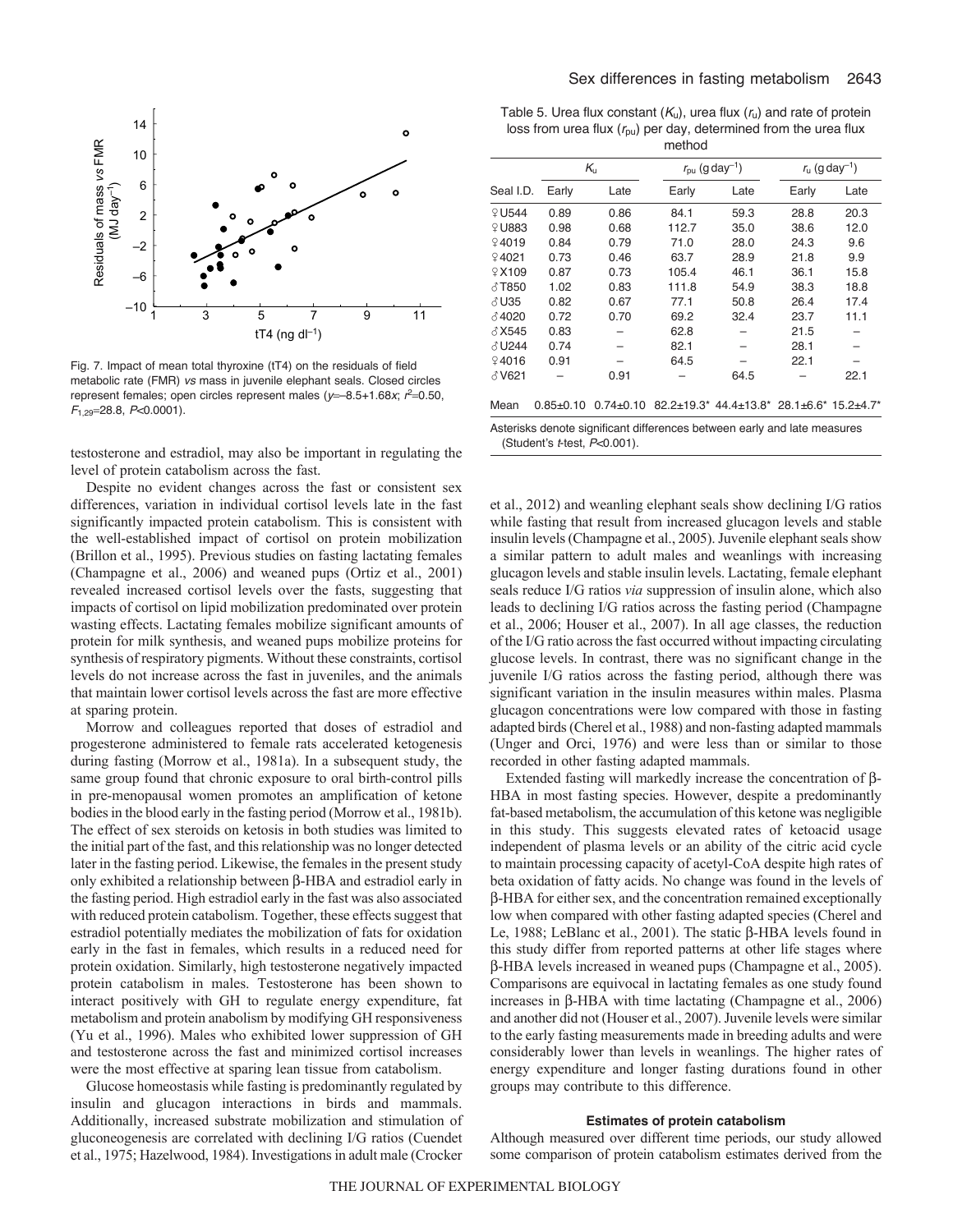## 2644 The Journal of Experimental Biology 215 (15)

mass balance method with direct tracer measurements of urea flux. The two methods gave similar estimates of the rate of protein catabolism and the percentage of energy derived from protein. Despite the fact that this study demonstrates a reasonable agreement in the estimates from both methods, the values determined from the mass balance method were significantly lower than other estimates from this method published for elephant seals (Carlini et al., 2001; Field et al., 2005; Noren et al., 2003). The most likely explanation for some of these differences is the error associated with pelage loss in molting periods. Alternatively, the urea flux method assumes that all nitrogenous waste from protein catabolism results in urea production. Significant loss of urinary nitrogen as ammonia, uric acid or creatinine would result in underestimates of protein catabolism. Adams and Costa examined urinary nitrogen output in elephant seal weanlings and found that ~20% of urinary nitrogen was in the form of ammonia, uric acid or creatinine (Adams and Costa, 1993). This would result in a commensurate underestimate of protein loss. If the average of the two urea flux estimates is corrected for contributions from other nitrogenous end products, the  $r_p$  was a mean of 20% higher than that from mass loss for males and a mean of 10% lower than that from mass loss for females. Regardless, both methods resulted in low estimates of the contribution of protein to metabolism  $(\leq 5\%)$ that seem reasonable in a fasting adapted species and in prior estimates of neonates within this species.

#### **Conclusions**

In summary, juvenile northern elephant seals exhibited sex differences in metabolic strategies for fasting, including differences in FMR, the contribution of protein catabolism to FMR, and the hormonal regulation of metabolism. More effective protein sparing in males during biannual fasts throughout development may contribute to body composition differences in adults that are associated with breeding success. Conversely, maintenance of higher adipose tissue stores may be crucial to preparing for the eventual mobilization of lipids for synthesis of energy-dense milk in primiparous females. Our findings suggest that sex differences arise early in development, prior to visual evidence of sexual dimorphism, and that for species that undergo frequent extended natural fasts, sex differences in metabolism may contribute to the development of dimorphic adult phenotypes.

#### **ACKNOWLEDGEMENTS**

We would like to especially thank Amy Norris and Segal Boaz for their assistance in the field and the Costa Lab at UCSC for logistical support and lab space during the field season. We would also like to thank the rangers at Año Nuevo State Reserve and Clairol Inc. for marking solutions.

#### **FUNDING**

Research was supported by NSF grant #0818018. Any opinions and conclusions or recommendations expressed in this material are those of the authors and do not necessarily reflect the views of the National Science Foundation.

#### **REFERENCES**

- **Adams, S. H. and Costa, D. P.** (1993). Water conservation and protein metabolism in northern elephant seal pups during the postweaning fast. *J. Comp. Physiol. B* **163**, 367-373.
- **Arnould, J. P. Y., Green, J. A. and Rawlins, D. R.** (2001). Fasting metabolism in Antarctic fur seal (*Arctocephalus gazella*) pups. *Comp. Biochem. Physiol.* **129A**, 829- 841.
- **Beauplet, G., Guinet, C. and Arnould, J. P. Y.** (2003). Body composition changes, metabolic fuel use, and energy expenditure during extended fasting in subantarctic fur seal (*Arctocephalus tropicalis*) pups at Amsterdam Island. *Physiol. Biochem. Zool.* **76**, 262-270.
- **Bennett, K. A., Speakman, J. R., Moss, S. E. W., Pomeroy, P. and Fedak, M. A.** (2007). Effects of mass and body composition on fasting fuel utilisation in grey seal pups (*Halichoerus grypus* Fabricius): an experimental study using supplementary feeding. *J. Exp. Biol.* **210,** 3043-3053.

**Berry, J. F. and Shine, R.** (1980). Sexual size dimorphism and sexual selection in turtles (Order Testudines). *Oecologia* **44**, 185-191.

- **Bowen, W. D. and Iverson, S. J.** (1998). Estimation of total body water in pinnipeds using hydrogen-isotope dilution. *Physiol. Zool.* **71**, 329-332.
- **Brillon, D. J., Zheng, B., Campbell, R. G. and Matthews, D. E.** (1995). Effect of cortisol on energy expenditure and amino acid metabolism in humans. *Am. J. Physiol.* **268**, E501-E513.
- **Carlini, A. R., Márquez, M. E. I., Ramdohr, S., Bornemann, H., Panarello, H. O. and Daneri, G. A.** (2001). Postweaning duration and body composition changes in Southern elephant seal (*Mirounga leonina*) pups at King George Island. *Physiol. Biochem. Zool.* **74**, 531-540.
- **Carter, W. J., Shakir, K. M., Hodeges, S., Fass, F. H. and Wynn, J. O.** (1975). Effect of thyroid hormone on metabolic adaptation to fasting. *Metabolism* **24,** 1177-1183.
- **Champagne, C. D., Houser, D. S. and Crocker, D. E.** (2005). Glucose production and substrate cycle activity in a fasting adapted animal, the northern elephant seal. *J. Exp. Biol.* **208**, 859-868.
- **Champagne, C. D., Houser, D. S. and Crocker, D. E.** (2006). Glucose metabolism during lactation in a fasting animal, the northern elephant seal. *Am. J. Physiol.* **291**, R1129-R1137.
- **Cherel, Y. and Le Maho, M.** (1988). Changes in body mass and plasma metabolites during short-term fasting in the king penguin. *Condor* **90**, 257-258. **Cherel, Y., Robin, J. P., Walch, O., Karmann, H., Netchitailo, P. and Le Maho, Y.**
- (1988). Fasting in king penguin. I. Hormonal and metabolic changes during breeding. *Am. J. Physiol.* **254**, R170-R179.
- **Clinton, W. L.** (1990). *Sexual-selection and the Life-History of Male Northern Elephant Seals*. Santa Cruz: University of California.
- **Clinton, W. L. and Le Boeuf, B. J.** (1993). Sexual selection's effects on male life history and the pattern of male mortality. *Ecology* **74**, 1884-1892.
- **Crocker, D. E., Webb, P. M., Costa, D. P. and Le Boeuf, B. J.** (1998). Protein catabolism and renal function in lactating northern elephant seals. *Physiol. Zool.* **71**, 485-491.
- **Crocker, D. E., Williams, J. D., Costa, D. P. and Le Boeuf, B. J.** (2001). Maternal traits and reproductive effort in northern elephant seals. *Ecology* **82**, 3541-3555.
- **Crocker, D. E., Ortiz, R. M., Houser, D. S., Webb, P. M. and Costa, D. P.** (2012). Hormone and metabolite changes associated with extended breeding fasts in male northern elephant seals (*Mirounga angustirostris*). *J. Comp. Biochem. Physiol. A* **161,** 388-394.
- **Cuendet, G. S., Loten, E. G., Cameron, D. P., Renold, A. E. and Marliss, E. B.** (1975). Hormone-substrate responses to total fasting in lean and obese mice. *Am. J. Physiol.* **228**, 276-283.
- **Deutsch, C., Le Boeuf, B. J. and Costa, D. P.** (1994). Sex differences in reproductive effort in northern elephant seals. In *Elephant Seals: Population Ecology, Behavior and Physiology* (ed. B. J. Le Boeuf and R. M. Laws), pp. 169-210. Berkeley, California: University of California Press.
- **Eigenmann, J. E., de Bruijne, J. J. and Froesch, E. R.** (1985). Insulin-like growth factor I and growth hormone in canine starvation. *Acta Endocrinol.* **108**, 161-166.
- **Field, I. C., Bradshaw, C. J. A., Burton, H. R. and Hindell, M. A.** (2005). Juvenile southern elephant seals exhibit seasonal differences in energetic requirements and use of lipids and protein stores. *Physiol. Biochem. Zool.* **78**, 491-504.
- **Ginnett, T. F. and Demment, M. W.** (1997). Sex differences in giraffe foraging behavior at two spatial scales. *Oecologia* **110**, 291-300.
- **Goodman, M. N., Larsen, P. R., Kaplan, M. M., Aoki, T. T., Young, V. R. and Ruderman, N. B.** (1980). Starvation in the rat. II. Effect of age and obesity on protein sparing and fuel metabolism. *Am. J. Physiol.* **239**, E277-E286.
- **Guinet, C., Goldsworthy, S. D. and Robinson, S.** (1999). Sex differences in mass loss rate and growth efficiency in Antarctic fur seal (*Arctocephalus gazella*) pups at Macquarie Island. *Behav. Ecol. Sociobiol.* **46**, 157-163.
- **Haley, M. P., Deutsch, C. J. and Le Boeuf, B. J.** (1994). Size, dominance and copulatory success in male northern elephant seals, *Mirounga angustirostris*. *Anim. Behav.* **48**, 1249-1260.
- **Hazelwood, R. L.** (1984). Pancreatic hormones, insulin/glucagon molar ratios, and somatostatin as determinants of avian carbohydrate metabolism. *J. Exp. Zool.* **232**, 647-652.
- **Ho, K. Y., Veldhuis, J. D., Johnson, M. L., Furlanetto, R., Evans, W. S., Alberti, K. G. and Thorner, M. O.** (1988). Fasting enhances growth hormone secretion and amplifies the complex rhythms of growth hormone secretion in man. *J. Clin. Invest.* **81**, 968-975.
- **Houser, D. and Costa, D.** (2001). Protein catabolism in suckling and fasting northern elephant seal pups (*Mirounga anglstirostris*). *J. Comp. Physiol. B* **171**, 635-642.
- **Houser, D. S., Crocker, D. E., Webb, P. M. and Costa, D. P.** (2001). Renal function in suckling and fasting pups of the northern elephant seal. *Comp. Biochem. Physiol.* **129A**, 405-415.
- **Houser, D. S., Champagne, C. D. and Crocker, D. E.** (2007). Lipolysis and glycerol gluconeogenesis in simultaneously fasting and lactating northern elephant seals. *Am. J. Physiol.* **293**, R2376-R2381.
- **Iverson, S. J., Bowen, W. D., Boness, D. J. and Oftedal, O. T.** (1993). The effect of maternal size and milk energy output on pup growth in grey seals (*Halichoerus grypus*). *Physiol. Zool.* **66**, 61-88.
- **Kleiber, M.** (1975). Metabolic turnover rate: a physiological meaning of the metabolic rate per unit body weight. *J. Theor. Biol.* **53,**199-204.
- **Le Boeuf, B. J., Crocker, D. E., Costa, D. P., Blackwell, S. B., Webb, P. M. and Houser, D. S.** (2000). Foraging ecology of northern elephant seals. *Ecol. Monogr.* **70**, 353-382.
- **LeBlanc, P. J., Obbard, M., Battersby, B. J., Felskie, A. K., Brown, L., Wright, P. A. and Ballantyne, J. S.** (2001). Correlations of plasma lipid metabolites with hibernation and lactation in wild black bears *Ursus americanus*. *J. Comp. Physiol. B* **171**, 327-334.
- **Morrow, P. G., Marshall, W. P., Kim, H. J. and Kalkhoff, R.** (1981a). Metabolic response to starvation. I. Relative effects of pregnancy and sex steroid administration in the rat. *Metabolism* **30**, 268-273.